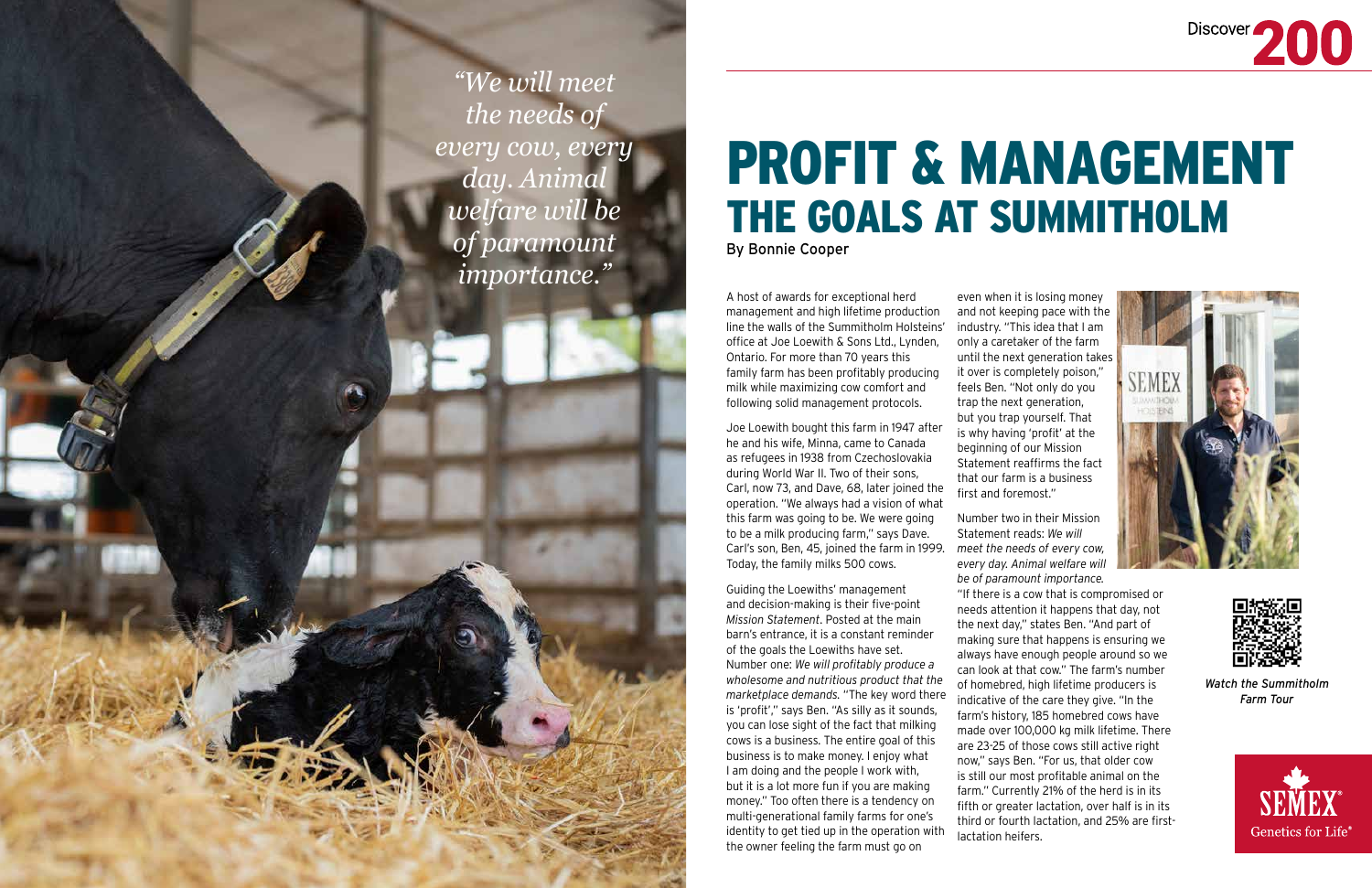Data and information are crucial at Summitholm when setting benchmarks and measuring success in animal health, reproduction, and kilograms of fat/cow/day being shipped off the farm. "It's hard," Ben admits, "to discipline yourself to be recording







all this data. When things are

going well, there is almost no value to that data. But where it does become valuable is when things start to go wrong, or you see problems you hadn't noticed before. Then it is incredibly valuable to be able to look back through the past year's worth of data and see where things went wrong." At the core of this is the Loewiths' DHI or milk recording information, plus the animal health data they enter into their computer. Another vital element is their "Good Book," the three-ring binder where they write down the date and any changes that happened to things like infrastructure, stall design, feed, pulsation settings, new product introduction, etc. The "Good Book" allows the Loewiths to pinpoint the exact date of a change, instead of relying on their memory. "The reason we do this is because once every nine months we, along with our key staff, have a formal meeting with our advisors (nutritionist, veterinarian) and go over how everything has been going on the farm for the last year," says Ben. Ahead of that meeting, Ben puts together a booklet that contains every benchmark and piece of data he can pull off the computer. He then gives

each participant a copy of the booklet two weeks before the meeting so they have time to digest the material and ask for additional information. The result; the group more readily identifies and can discuss opportunities or problems when they meet. "The whole purpose of these meetings is to help our farm," states Ben. "These meetings are hugely beneficial and get us away from short-term problem

solving during a herd health visit with the veterinarian."

The Loewiths focus on solving only one or two problems at a time. When addressing a problem, Ben says, "We always ask: *What problem are we trying to solve and do better? Why are we changing these protocols? How are we going to measure whether this is working or not?* We try to be as quantitative as we can. Whenever possible, I will collect data on where we are prior to any changes, in order to have a way of measuring the impact, be it good or bad, as a result of that change."

The Loewiths are tenacious when seeking a solution to a problem. For several years they struggled with a high Somatic Cell Count (SCC) of around 250,000, despite having little clinical mastitis and their use of sand bedding. They knew they could do better. It took three years, and many changes, before they discovered it was their milk liners and some of the parlour settings that were causing severe damage to the teat ends of their cows, resulting in a high SCC. After correcting the problem, their SCC dropped to 100,000.

"If we see something that we know is not right, we will keep making changes until we get the response, or type of behaviour, we are looking for," says Ben. As his Uncle Dave says, "The difference between an effective and ineffective manager is not the fact that they both make an equal number of mistakes; it is that an effective manager will quickly identify what isn't working and make the changes necessary for resolution. They are not going to move forward repeating that same mistake!"

A key part of the Loewiths' management protocol is minimizing the number of changes an animal experiences within a given amount of time. That begins with calf rearing. Newborn calves spend the first nine weeks of their life in hutches where a step-down whole milk feeding program is used. During the last 7-10 days in the hutches, the calf's grain is transitioned to the same grain she will get when moved into a group pen of 10 animals. When she moves again at 4.6 months of age to a group of 25 heifers and free-stalls, her feed again will remain unchanged.

The Loewiths' close-up dry cow facility, built in 2018, is another prime example demonstrating



## **JOE LOEWITH & SONS LTD. MISSION STATEMENT**

Discover 200

1. WE WILL PROFITABLY PRODUCE A WHOLESOME AND NUTRITIOUS PRODUCT THAT THE MARKETPLACE DEMANDS.

2. WE WILL MEET THE NEEDS OF EVERY COW, EVERY DAY. ANIMAL WELFARE WILL BE OF PARAMOUNT IMPORTANCE.

3. WE WILL ENCOURAGE AND FOSTER THE GROWTH AND DEVELOPMENT OF ALL INDIVIDUALS INVOLVED.

4. WE WILL ENDEAVOUR TO PROTECT AND IMPROVE THE ENVIRONMENT, LEAVING IT BETTER FOR FUTURE GENERATIONS. 5. WE WILL BE POSITIVE CONTRIBUTORS TO THE COMMUNITY.